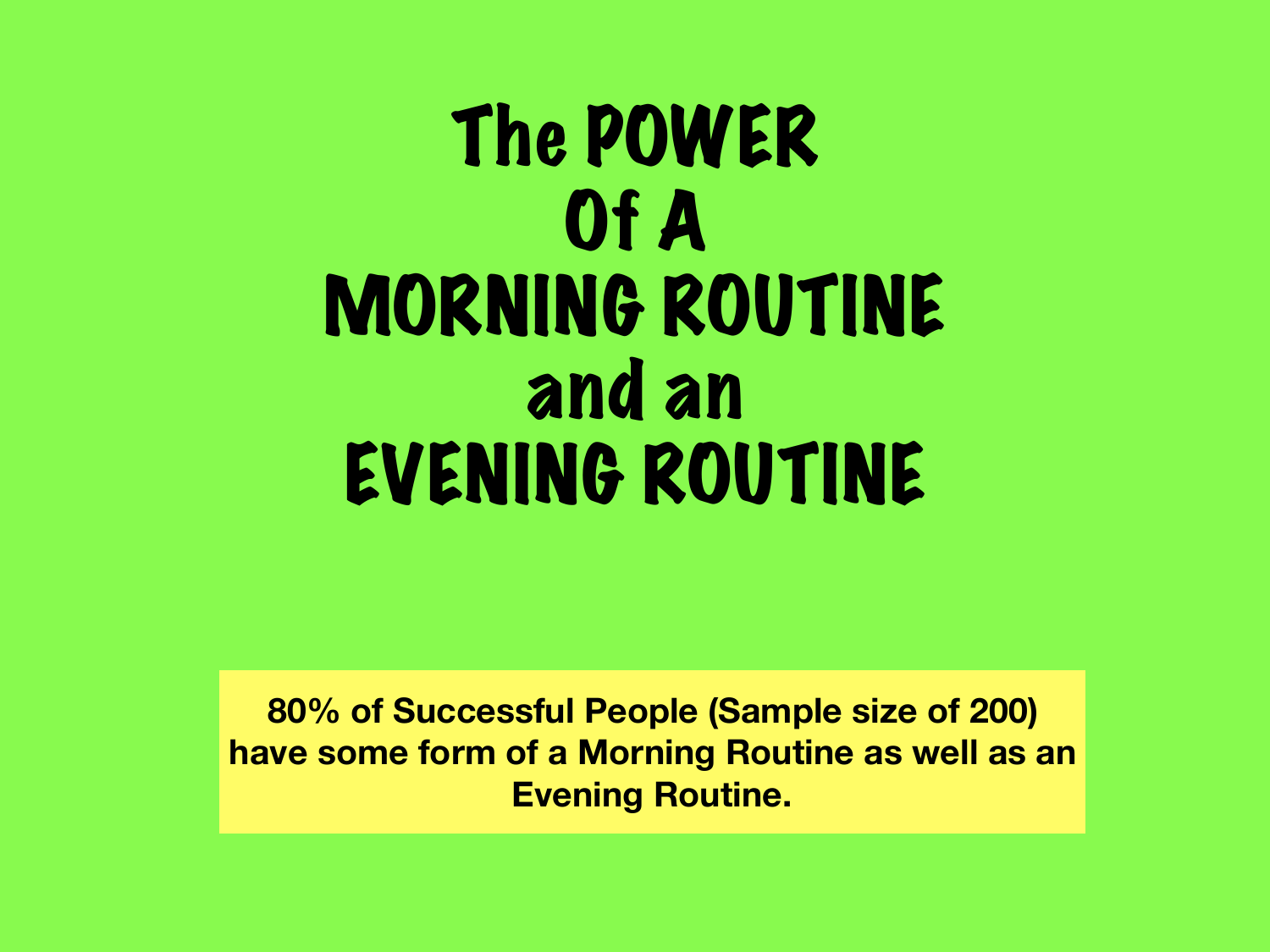**Please Watch This Video <https://youtu.be/BRfJhhPlCPE>**

**YouTube Search 2gether Tuesday 1 minute 4 Life Morning Routine** 

> **When you start each day with a routine that focuses you on creating a day that both produces results for yourself and for others...you create the best version of yourself.**

> **1. What time do you normally wake up? How do your normally wake up?**

**2. Do you have the notifications on for your social media? If you do, why is it so important for you to know right away regarding your social media?**

**3. Research "famous" people that use a morning routine. What's the cost for you to really try this skill?**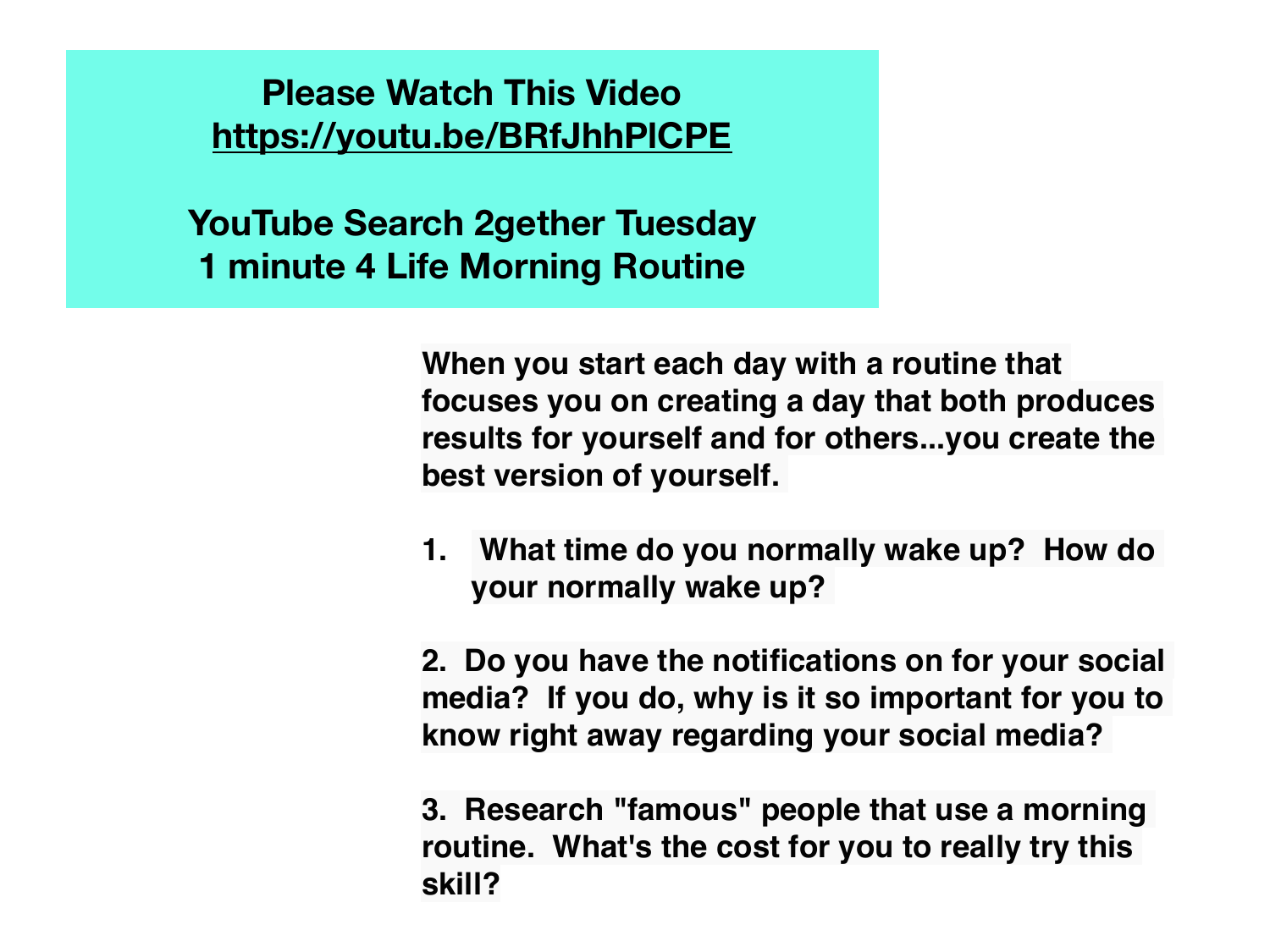### ACTIVITY

## HOW NOT TO START WHAT DO YOU DO? HOW TO START

**HIT THE SNOOZE BUTTON. THIS MESSES UP A NORMAL SLEEP CYCLE! YOU START OUT TIRED**

**WAKE UP AND CHECK YOUR NOTIFICATIONS, SOCIAL MEDIA, THINK ABOUT ALL THAT WENT WRONG YESTERDAY**

**GET DRESSED, DON'T LOOK FORWARD TO THE DAY, COMPLAIN, SPEAK NEGATIVELY, "MY LIFE HAPPENS TO ME/I HAVE NO POWER"**

**"MY LIFE IS DIFFICULT…I FOCUS ON NEGATIVES AND NOTHING WILL CHANGE." LISTEN/WATCH/READ WHAT REINFORCES MY BELIEFS. SUGARY DRINKS & CHIPS**

**Set your alarm at least 10 MINUTES early. When alarm hits, count 5-4-3-2-1 "My power starts now!"**

**When you wake up, make a list of gratitude and who you will tell that you appreciate them. "What's the Best Version of me I will be today"**

**Make Your Bed, Drink Water, Do some Push Ups & Squats, "Mentally Rehearse My Day Going Well"…"I know it won't be perfect BUT Good"**

**"I understand life is difficult, BUT I Focus on I can create change", Listen/Watch/Read inspirational/ motivational material. Drink more water & eat light meal**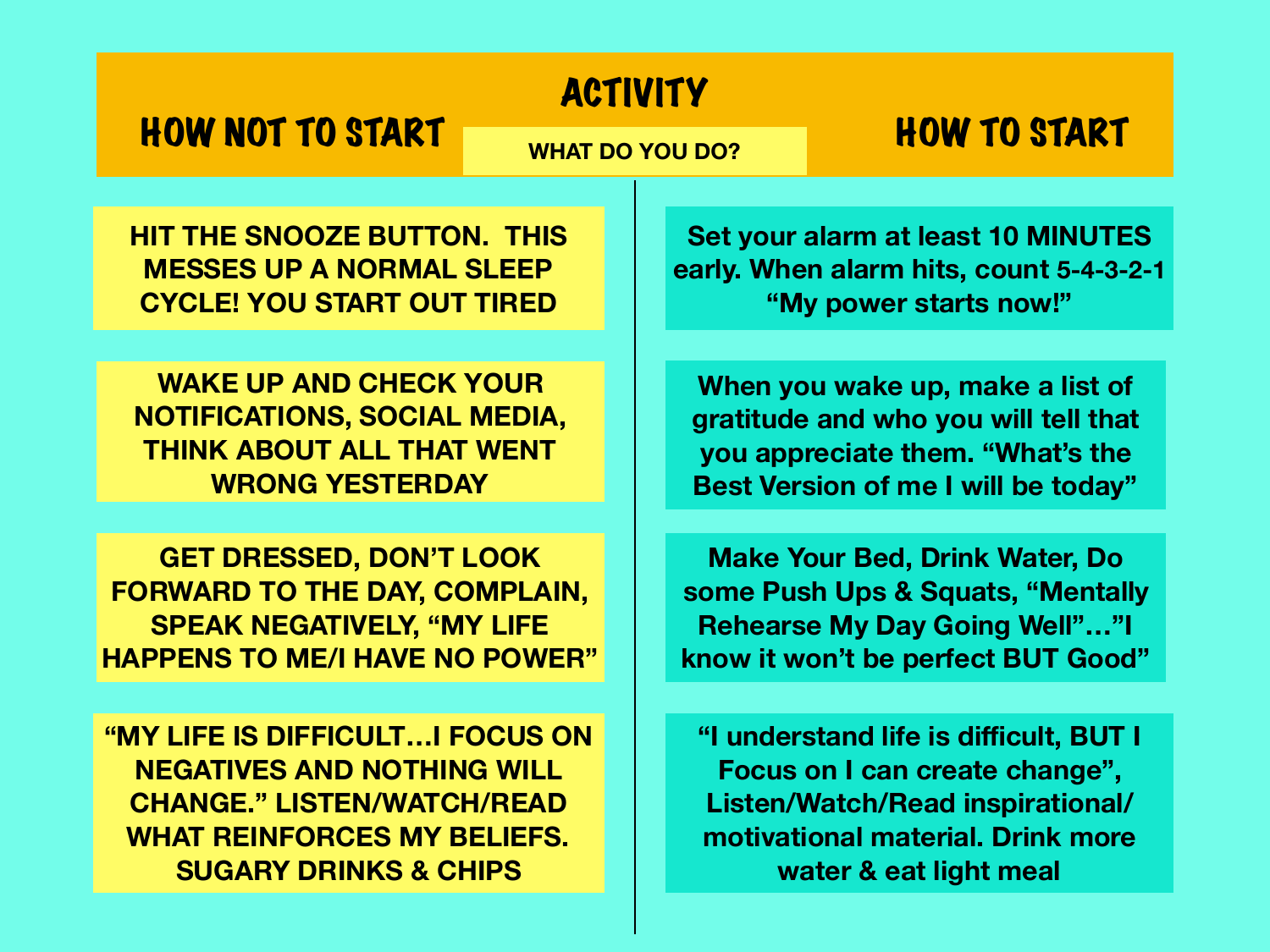**Watch This Video Please <https://youtu.be/lFaRo5OXQZo> YouTube Search 2gether Tuesday Fear of change and being first Koya Webb**

> **1. Our Brain is wired to work and keep things the same day after day. Why? Our brain's job is to keep us safe.**

**Unfortunately, if we don't embrace change...we don't grow. Write down 2 or 3 things in your life that were difficult for you at first but you got the hang of it.** 

**2. What is one or two lessons you learned from this video and how can you put the lesson to use?**